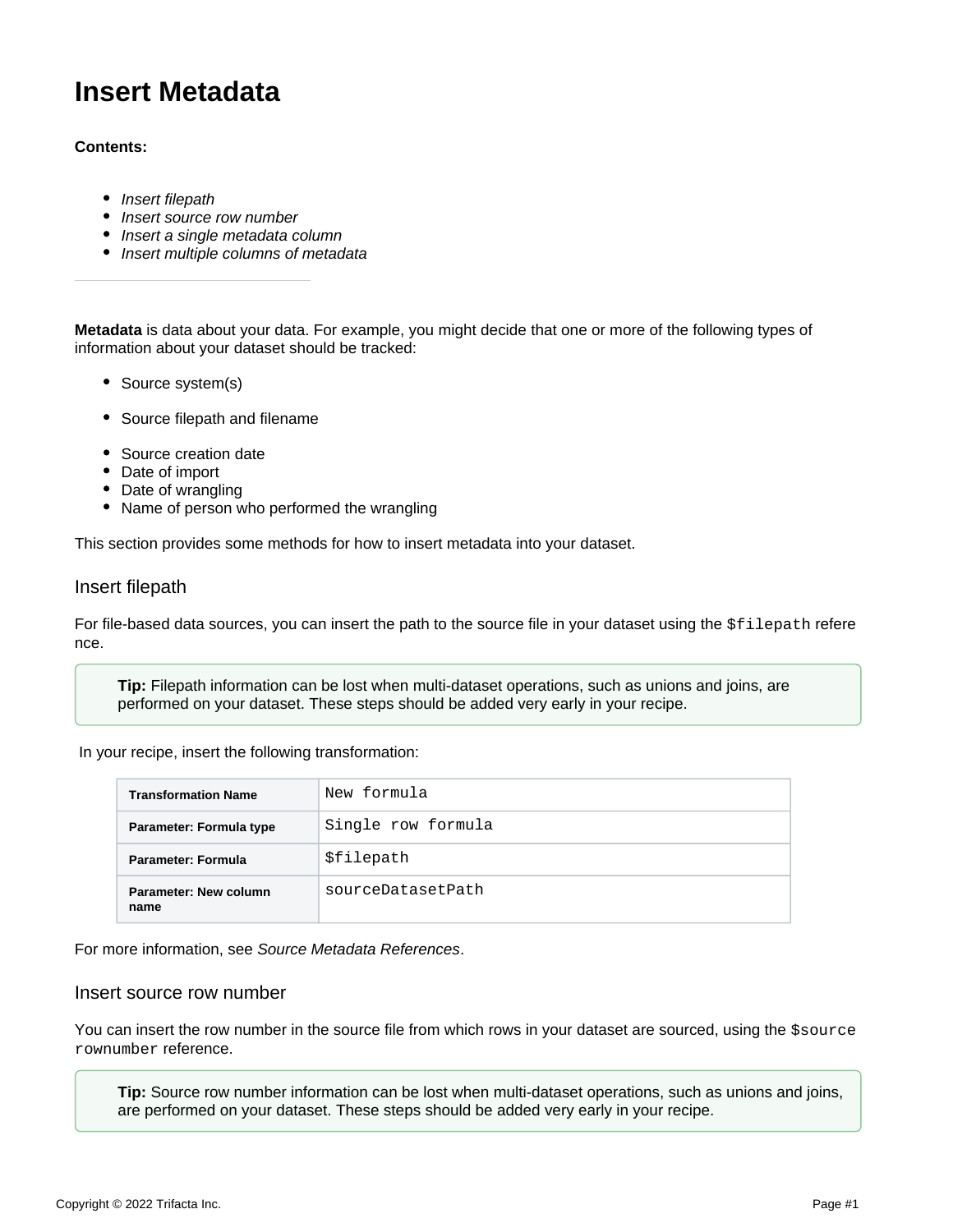In your recipe, insert the following transformation:

| <b>Transformation Name</b>           | New formula             |
|--------------------------------------|-------------------------|
| Parameter: Formula type              | Single row formula      |
| Parameter: Formula                   | <i>Ssourcerownumber</i> |
| <b>Parameter: New column</b><br>name | sourceRowNumber         |

For more information, see [Source Metadata References](https://docs.trifacta.com/display/r082/Source+Metadata+References).

**Tip:** You can derive the current row number in your dataset. For more information, see [ROWNUMBER Function](https://docs.trifacta.com/display/r082/ROWNUMBER+Function).

### <span id="page-1-0"></span>Insert a single metadata column

The following example describes how to insert a single column of metadata. In this case, the full path to the source is inserted as a new column in the dataset.

#### **Steps:**

- 1. In the Dataset page, locate the imported dataset that is the source for your recipe. Click the Imported filter to show only the imported datasets.
- 2. For the imported dataset, click **Details**.
- 3. In the Dataset Details page, select the entire value for the Location, which is the storage location of the source.

**Tip:** If the full path of the dataset is too long for screen display, be sure to include the ellipsis (...) at the end of the Location value.

4. Copy the value. Paste the value into a text editor. You should see the full path, like the following:

<root\_dir>/uploads/1/2580298d-3477-4907-bfa7-f71978eace04/SF Restaurants - businesses.csv

- 5. Load the dataset in the Transformer page.
- 6. Specify the following transformation:

| <b>Transformation</b><br><b>Name</b> | New formula                                                                                                                         |
|--------------------------------------|-------------------------------------------------------------------------------------------------------------------------------------|
| Parameter:<br>Formula type           | Single row formula                                                                                                                  |
| Parameter:<br><b>Formula</b>         | ' <root_dir>\/uploads\/1\/2580298d-3477-4907-bfa7-<br/><math>f71978eace04 \sqrt{SF}</math> Restaurants - businesses.csv'</root_dir> |
| <b>Parameter: New</b><br>column name | datasetPath                                                                                                                         |

### <span id="page-1-1"></span>Insert multiple columns of metadata

You might need to track more fields of dataset information. While you might be able to perform these kinds of individual inserts, it might be easier to build this information from a separate file.